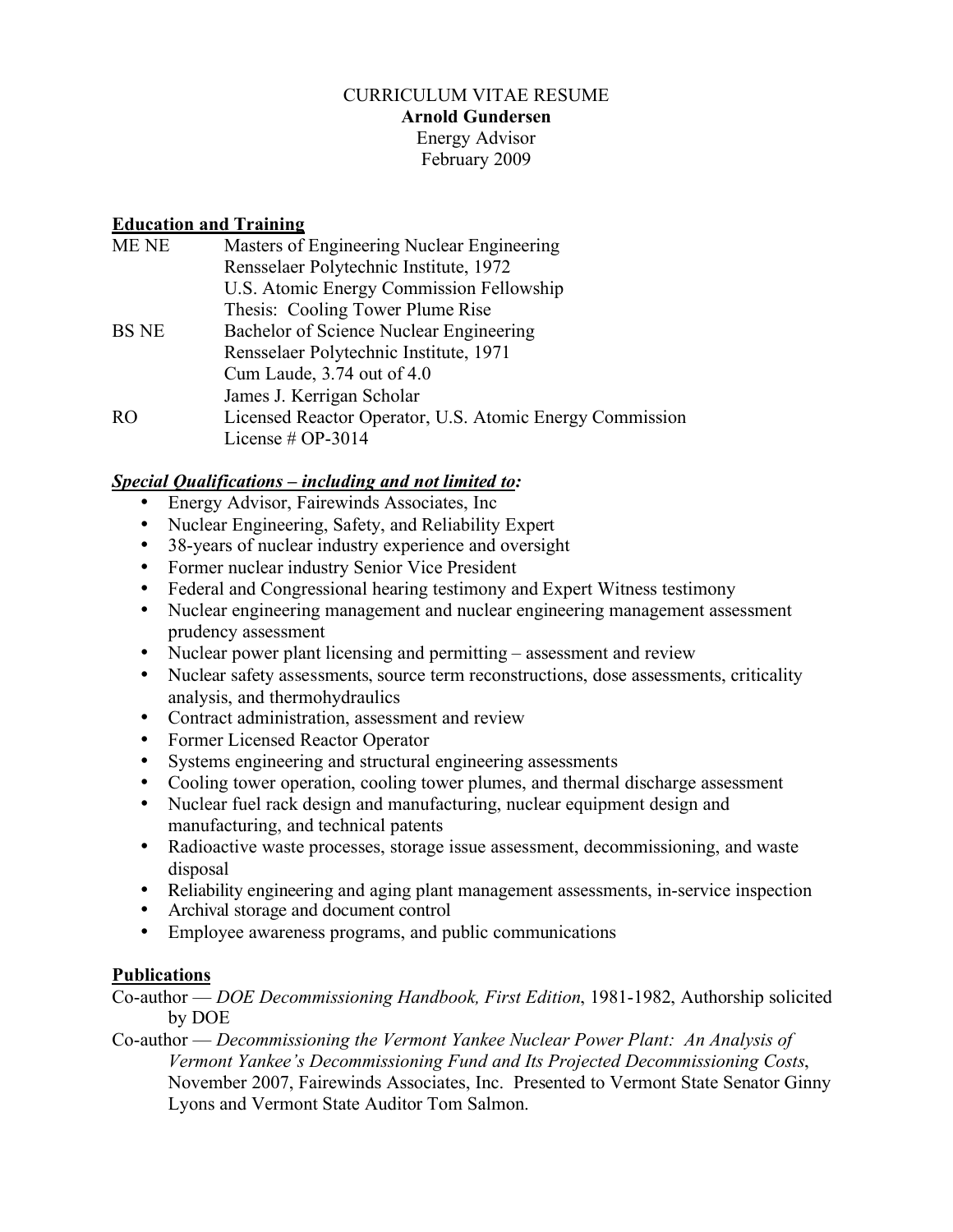Co-author — *Decommissioning Vermont Yankee – Stage 2 Analysis of the Vermont Yankee Decommissioning Fund – The Decommissioning Fund Gap*, December 2007, Fairewinds Associates, Inc. Presented to Vermont State Senators and Legislators

Co-author — *Vermont Yankee Comprehensive Vertical Audit – VYCVA – Recommended Methodology to Thoroughly Assess Reliability and Safety Issues at Entergy Nuclear Vermont Yankee*, January 30, 2008 Testimony to Finance Committee Vermont Senate

## **Patents**

Energy Absorbing Turbine Missile Shield – U.S. Patent # 4,397,608 – 8/9/1983

# **Committee Memberships**

ANSI N-198, Solid Radioactive Waste Processing Systems Founding Member of Connecticut Low Level Radioactive Waste Advisory Committee - 10 years Three Rivers Community College: Nuclear Academic Advisory Board National Nuclear Safety Network – Founding Board Member

# **Honors**

James J. Kerrigan Scholar 1967–1971 Tau Beta Pi (Engineering Honor Society), RPI, 1969 (1 of 5 in Sophomore class of 700) B.S. Degree, Cum Laude, RPI (3.74 GPA) 1971 U.S. Atomic Energy Commission Fellowship, 1972 Publicly commended to U.S. Senate by NRC Chairman, Ivan Selin, in May 1993 "It is true...everything Mr. Gundersen said was absolutely right; he performed quite a service."

Teacher of the Year – 2000, Marvelwood School

# **Energy Advisor: Nuclear Consulting and Expert Witness Testimony**

Peach Bottom Reactor Litigation

Evaluated extended 28-month outage caused by management breakdown and deteriorating condition of plant.

## Commonwealth Edison

In depth review and analysis for Commonwealth Edison to analyze the efficiency and effectiveness of all Commonwealth Edison engineering organizations, which support the operation of all of its nuclear power plants.

## Western Atlas Litigation

Evaluated neutron exposure to employees and license violations at this nuclear materials licensee.

## Three Mile Island Litigation

Evaluated unmonitored releases to the environment after accident, including containment breach, letdown system and blowout. Proved releases were 15 times higher than government estimate and subsequent government report.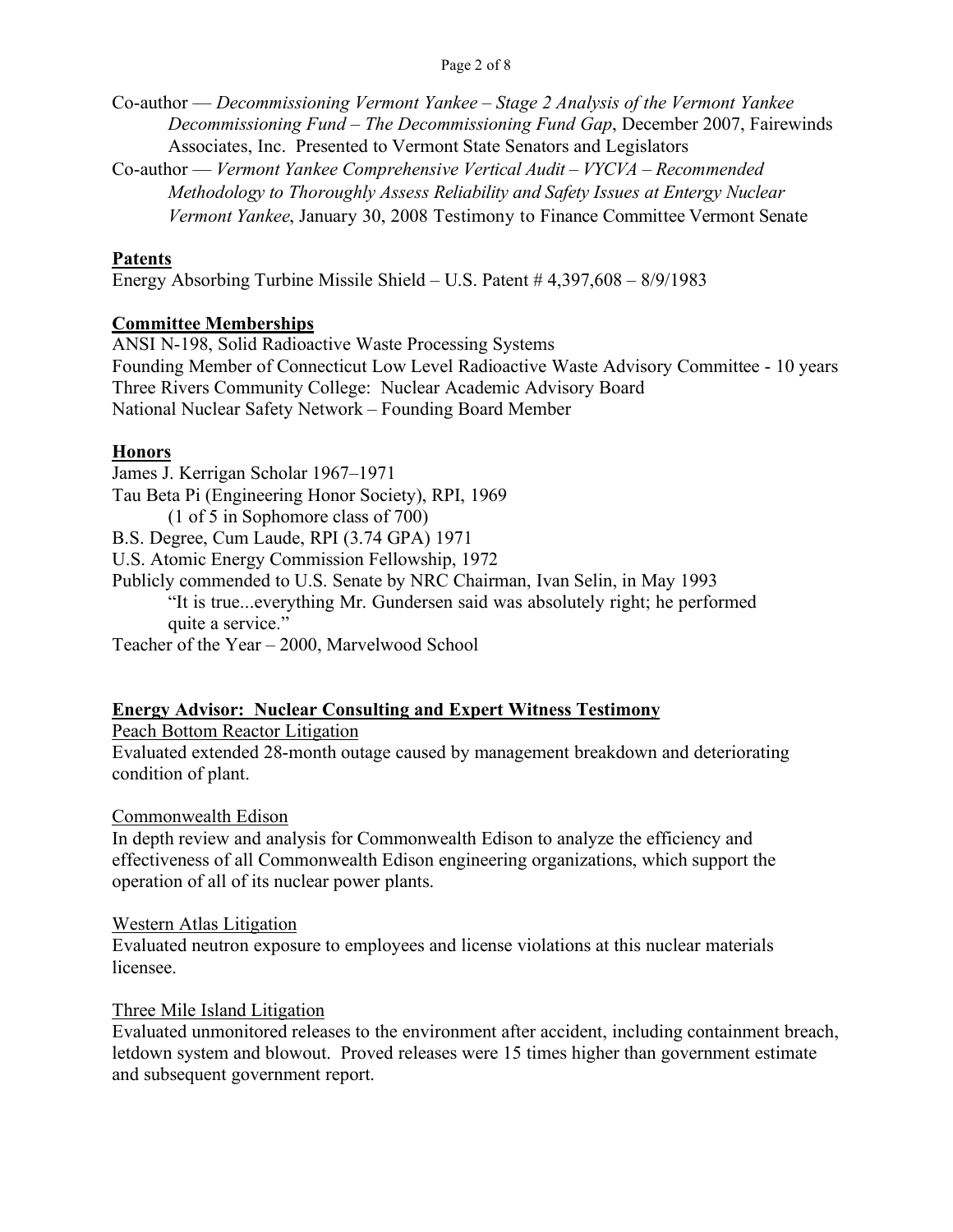#### PennCentral Litigation

Evaluated NRC license violations and material false statements by management of this nuclear engineering and materials licensee.

#### Federal Congressional Testimony

Publicly recognized by NRC Chairman, Ivan Selin, in May 1993 in his comments to U.S. Senate, "It is true...everything Mr. Gundersen said was absolutely right; he performed quite a service." Commended by U.S. Senator John Glenn for public testimony to Senator Glenn's NRC Oversight Committee.

State of Connecticut

Assisted in the creation of State Whistleblower Protection legal statutes.

# Nuclear Regulatory Commission (NRC) Inspector General (IG)

Assisted the NRC Inspector General in investigating illegal gratuities paid to NRC Officials by Nuclear Energy Services (NES) Corporate Officers. In a second investigation, assisted the Inspector General in showing that material false statements (lies) by NES corporate president caused the NRC to overlook important violations by this licensee.

## International Nuclear Safety Testimony

Worked for ten days with the President of the Czech Republic (Vaclav Havel) and the Czech Parliament on their energy policy for the 21st century. Have continued to work with Czech Friends of the Earth on Czech Energy and Environmental Issues.

## State of Vermont Public Service Board (April 2003 to May 2004)

Expert witness retained by New England Coalition to testify to the Public Service Board on the reliability, safety, technical, and financial ramifications of a proposed increase in power (called an uprate) to 120% at Entergy's 31-year-old Vermont Yankee Nuclear Power Plant.

## U.S. Senators Jeffords and Leahy (2003 to 2005)

Provided the Senators and their staffs with periodic overview regarding technical, reliability, compliance, and safety issues at Entergy Nuclear Vermont Yankee (ENVY).

10CFR 2.206 filed with the Nuclear Regulatory Commission (July 2004) Filed 10CFR 2.206 petition with NRC requesting confirmation of Vermont Yankee's compliance with all General Design Criteria.

State of Vermont Legislative Testimony to Senate Finance Committee (2006) Testimony to the Senate Finance Committee regarding Vermont Yankee decommissioning costs, reliability issues, design life of the plant, and emergency planning issues.

## Finestone v FPL (2003 to present)

Plaintiffs' Expert Witness for Federal Court Case with Attorney Nancy LaVista, from the firm Lytal, Reiter, Fountain, Clark, Williams, West Palm Beach, FL.

This case involves two plaintiffs in cancer cluster of 40-families alleging illegal radiation releases from nearby nuclear power plant caused children's cancers. Production request, discovery review, preparation of deposition questions and attendance at Defendant's experts for deposition, preparation of expert witness testimony, preparation for Daubert Hearings, ongoing technical oversight, source term reconstruction. Case is currently in Appeal in U.S. Circuit Court.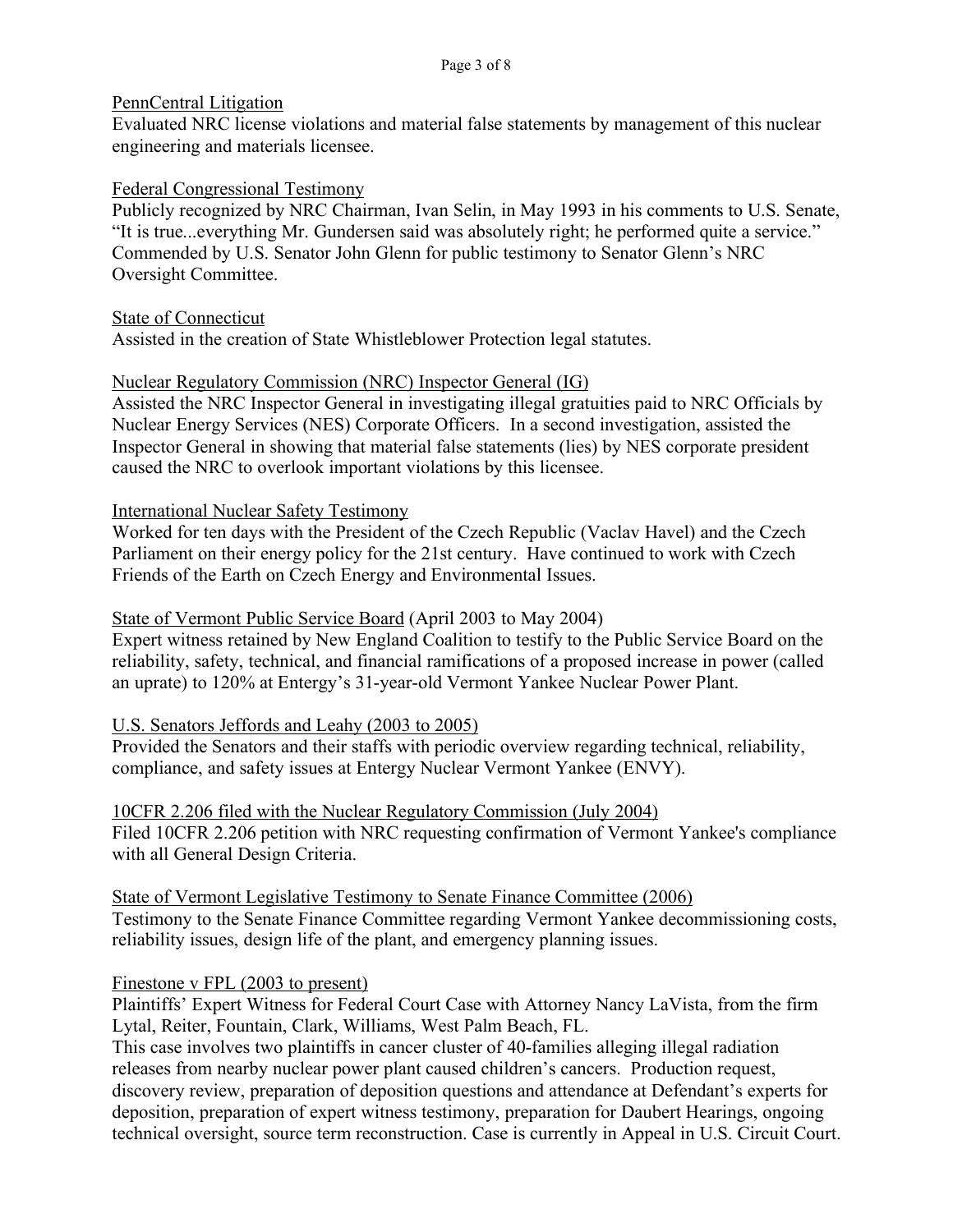U.S. Nuclear Regulatory Commission Atomic Safety and Licensing Board (NRC-ASLB) Expert witness retained by New England Coalition to provide Atomic Safety and Licensing Board with an independent analysis of the integrity of the Vermont Yankee Nuclear Power Plant condenser. (2006)

#### U.S. Senators Bernie Sanders and Congressman Peter Welch (2007)

Briefed Senator Sanders, Congressman Welch and their staff members regarding technical and engineering issues, reliability and aging management concerns, regulatory compliance, waste storage, and nuclear power reactor safety issues confronting the U.S. nuclear energy industry.

#### State of Vermont Environmental Court (Docket 89-4-06-vtec 2007)

Expert witness retained by New England Coalition to review Entergy and Vermont Yankee's analysis of alternative methods to reduce the heat discharged by Vermont Yankee into the Connecticut River. Provided Vermont's Environmental Court with analysis of alternative methods systematically applied throughout the nuclear industry to reduce the heat discharged by nuclear power plants into nearby bodies of water. This report included the review of condenser and cooling tower modifications.

#### Appeal to the Vermont Supreme Court (March 2006 to 2007)

Expert Witness Testimony in support of *New England Coalition's Appeal to the Vermont Supreme Court Concerning: Degraded Reliability at Entergy Nuclear Vermont Yankee as a Result of the Power Uprate*. New England Coalition represented by Attorney Ron Shems of Burlington, VT.

U.S. Nuclear Regulatory Commission Atomic Safety and Licensing Board (NRC-ASLB) MOX Limited Appearance Statement to Judges Michael C. Farrar (Chairman), Lawrence G. McDade, and Nicholas G. Trikouros for the "Petitioners": Nuclear Watch South, the Blue Ridge Environmental Defense League, and Nuclear Information & Resource Service in support of *Contention 2: Accidental Release of Radionuclides, requesting a hearing concerning faulty accident consequence assessments made for the MOX plutonium fuel factory proposed for the Savannah River Site*. (September 14, 2007)

U.S. Nuclear Regulatory Commission Atomic Safety and Licensing Board (NRC-ASLB) Expert Witness supporting Pilgrim Watch's Petition For Contention 1: *specific to issues regarding the integrity of Pilgrim Nuclear Power Station's underground pipes and the ability of Pilgrim's Aging Management Program to determine their integrity*. (January 26, 2008)

Vermont State Senate – 2008 Legislative Session

- Senate Finance testimony regarding Entergy Nuclear Vermont Yankee Decommissioning Fund
- Senate Finance testimony on the necessity for a Comprehensive Vertical Audit (CVA) of Entergy Nuclear Vermont Yankee
- Natural Resources Committee testimony regarding the placement of high-level nuclear fuel on the banks of the Connecticut River in Vernon, VT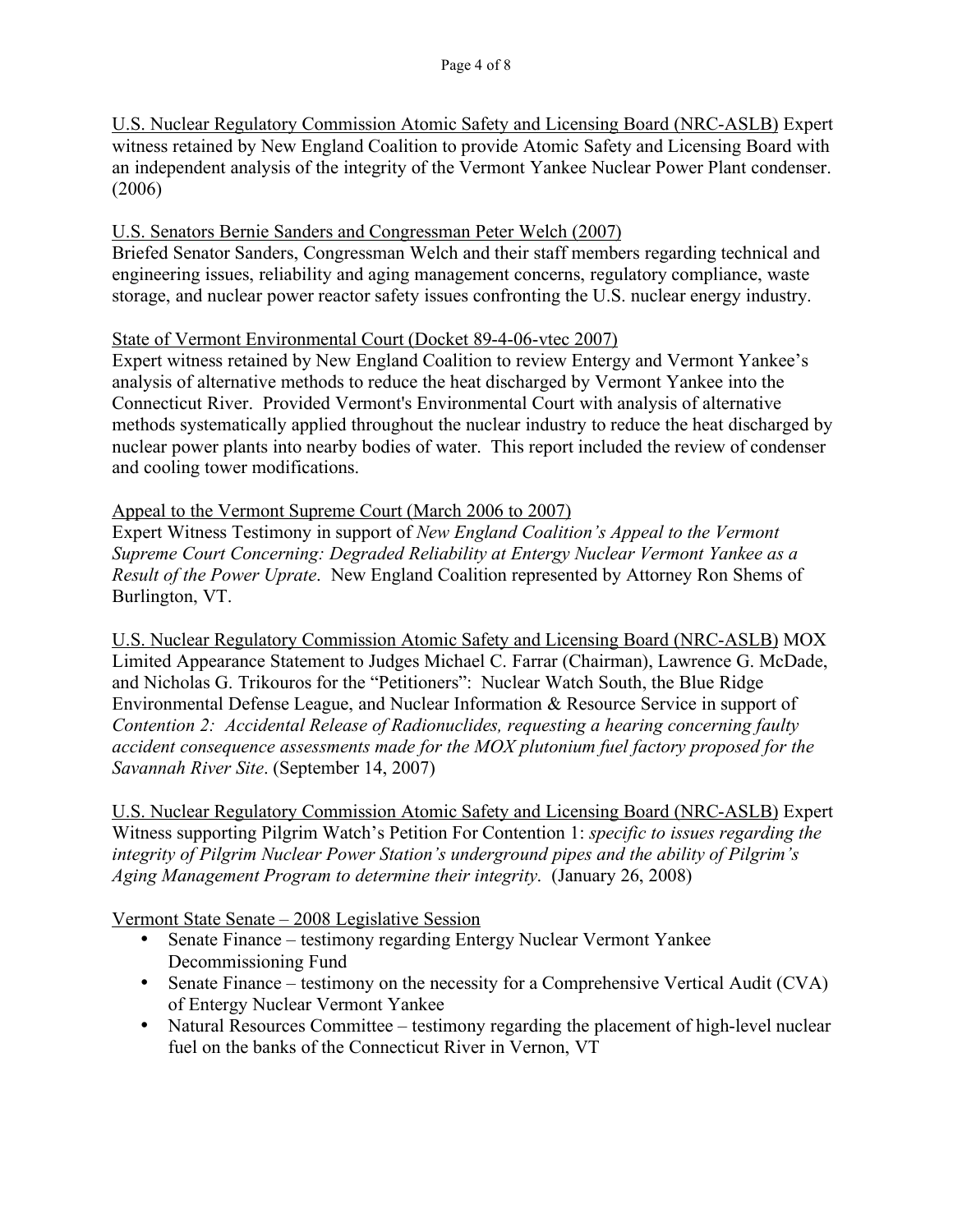Vermont State House – 2008 Legislative Session

- House Committee on Natural Resources and Energy Comprehensive Vertical Audit; Why NRC Recommends a Vertical Audit for Aging Plants Like Entergy Nuclear Vermont Yankee (ENVY)
- House Committee on Commerce Decommissioning Testimony

U.S. Nuclear Regulatory Commission Atomic Safety and Licensing Board (NRC-ASLB) – Expert Witness supporting *Connecticut Coalition Against Millstone In Its Petition For Leave To Intervene, Request For Hearing, And Contentions Against Dominion Nuclear Connecticut Inc.'s Millstone Power Station Unit 3 License Amendment Request For Stretch Power Uprate* (March 15, 2008)

U.S. Nuclear Regulatory Commission Atomic Safety and Licensing Board (NRC-ASLB) – Expert Witness providing testimony regarding Pilgrim Watch's Petition for Contention 1 – *Underground Pipes* (April 10, 2008)

Appointed by President Pro-Tem of Vermont Senate to Legislatively Authorized Nuclear Reliability Oversight Panel – to participate in and oversee Comprehensive Vertical Audit of Entergy Nuclear Vermont Yankee (Act 189) and testify to State Legislature during 2009 session regarding operational reliability of ENVY in relation to its 20-year license extension application. (July 2, 2008)

U.S. Nuclear Regulatory Commission Advisory Committee Reactor Safeguards (NRC-ACRS) – Expert Witness providing oral testimony regarding Millstone Point Unit 3 (MP3) Containment issues in hearings regarding Dominion Nuclear's Application to Uprate Power at MP3, Washington, DC. (July 8-9, 2008)

## *Special Remediation Expertise***:**

Director of Engineering, Vice President of Site Engineering, and the Senior Vice President of Engineering at Nuclear Energy Services (NES).

- NES was a nuclear licensee that specialized in dismantlement and remediation of nuclear facilities and nuclear sites. Member of the radiation safety committee for this licensee.
- Department of Energy chose NES to write *DOE Decommissioning Handbook* because NES had a unique breadth and depth of nuclear engineers and nuclear physicists on staff.
- Personally wrote the "Small Bore Piping" chapter of the DOE's first edition Decommissioning Handbook, personnel on my staff authored other sections, and I reviewed the entire Decommissioning Handbook.
- Served on the Connecticut Low Level Radioactive Waste Advisory Committee for 10 years from its inception
- Managed groups performing analyses on dozens of dismantlement sites to thoroughly remove radioactive material from nuclear plants and their surrounding environment.
- Managed groups assisting in decommissioning the Shippingport nuclear power reactor. Shippingport was the first large nuclear power plant ever decommissioned. The decommissioning of Shippingport included remediation of the site after decommissioning.
- Managed groups conducting site characterizations (preliminary radiation surveys prior to commencement of removal of radiation) at the radioactively contaminated West Valley site in upstate New York.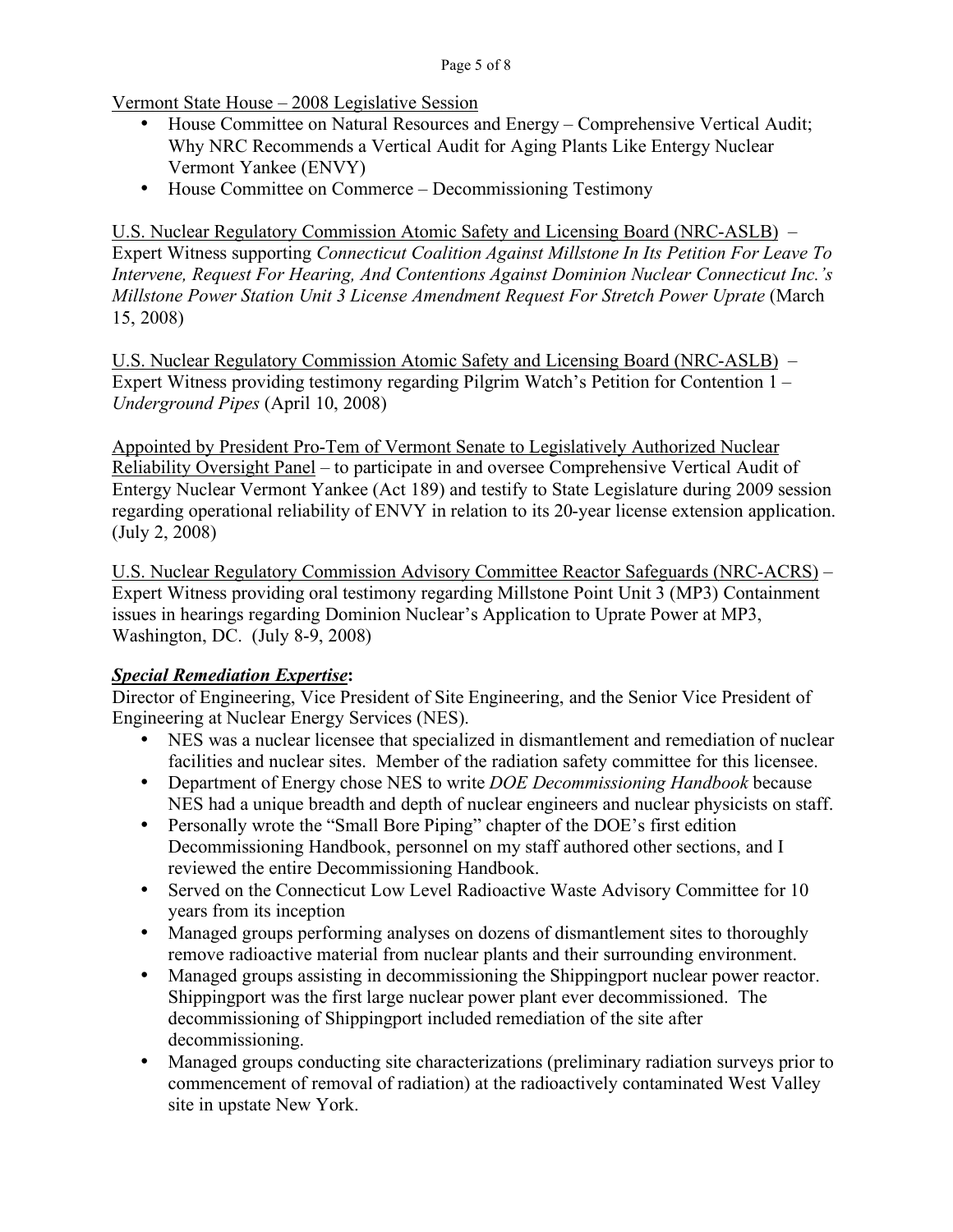- Personnel reporting to me assessed dismantlement of the Princeton Avenue Plutonium Lab in New Brunswick, NJ. The lab's dismantlement assessment was stopped when we uncovered extremely toxic and carcinogenic underground radioactive contamination.
- Personnel reporting to me worked on decontaminating radioactive thorium at the Cleveland Avenue nuclear licensee in Ohio. The thorium had been used as an alloy in turbine blades. During that project, previously undetected extremely toxic and carcinogenic radioactive contamination was discovered below ground after an aboveground gamma survey had purported that no residual radiation remained on site.

## **Teaching and Academic Administration Experience**

Rensselaer Polytechnic Institute (RPI) – Advanced Nuclear Reactor Physics Lab Community College of Vermont – Mathematics Professor – 2007 to present Burlington High School Mathematics Teacher – 2001 to June 2008

Physics Teacher – 2004 to 2006

The Marvelwood School – 1996 to 2000 *Awarded Teacher of the Year – June 2000* Chairperson: Physics and Math Department Mathematics and Physics Teacher, Faculty Council Member Director of Marvelwood Residential Summer School Director of Residential Life

The Forman School & St. Margaret's School – 1993 to 1995 Physics and Mathematics Teacher, Tennis Coach, Residential Living Faculty Member

## **Nuclear Engineering** 1970 to Present

Vetted as expert witness in nuclear litigations, federal, international, and state hearings including but not limited to: Three Mile Island, US Federal Court, US NRC ASLB, Vermont State Public Service Board, Czech Senate, Connecticut State Legislature, Western Atlas Nuclear Litigation, U.S. Senate Nuclear Safety Hearings, Peach Bottom Nuclear Power Plant Litigation, and OIG NRC.

Nuclear Engineering, Safety, and Reliability Expert 1990 to Present

- Fairewinds Associates, Inc Energy Advisor, 2005 to Present
- Arnold Gundersen, Nuclear Safety Consultant and Energy Advisor, 1995 to 2005
- $GMA 1990$  to 1995

# Nuclear Energy Services, Division of PCC (Fortune 500 company) 1979 to 1990

Corporate Officer and Senior Vice President - Technical Services Responsible for overall performance of the company's Inservice Inspection (ASME XI), Quality Assurance (SNTC 1A), and Staff Augmentation Business Units – up to 300 employees at various nuclear sites.

## Senior Vice President of Engineering

Responsible for the overall performance of the company's Site Engineering, Boston Design Engineering and Engineered Products Business Units. Integrated the Danbury based, Boston based and site engineering functions to provide products such as fuel racks, nozzle dams, and transfer mechanisms and services such as materials management and procedure development.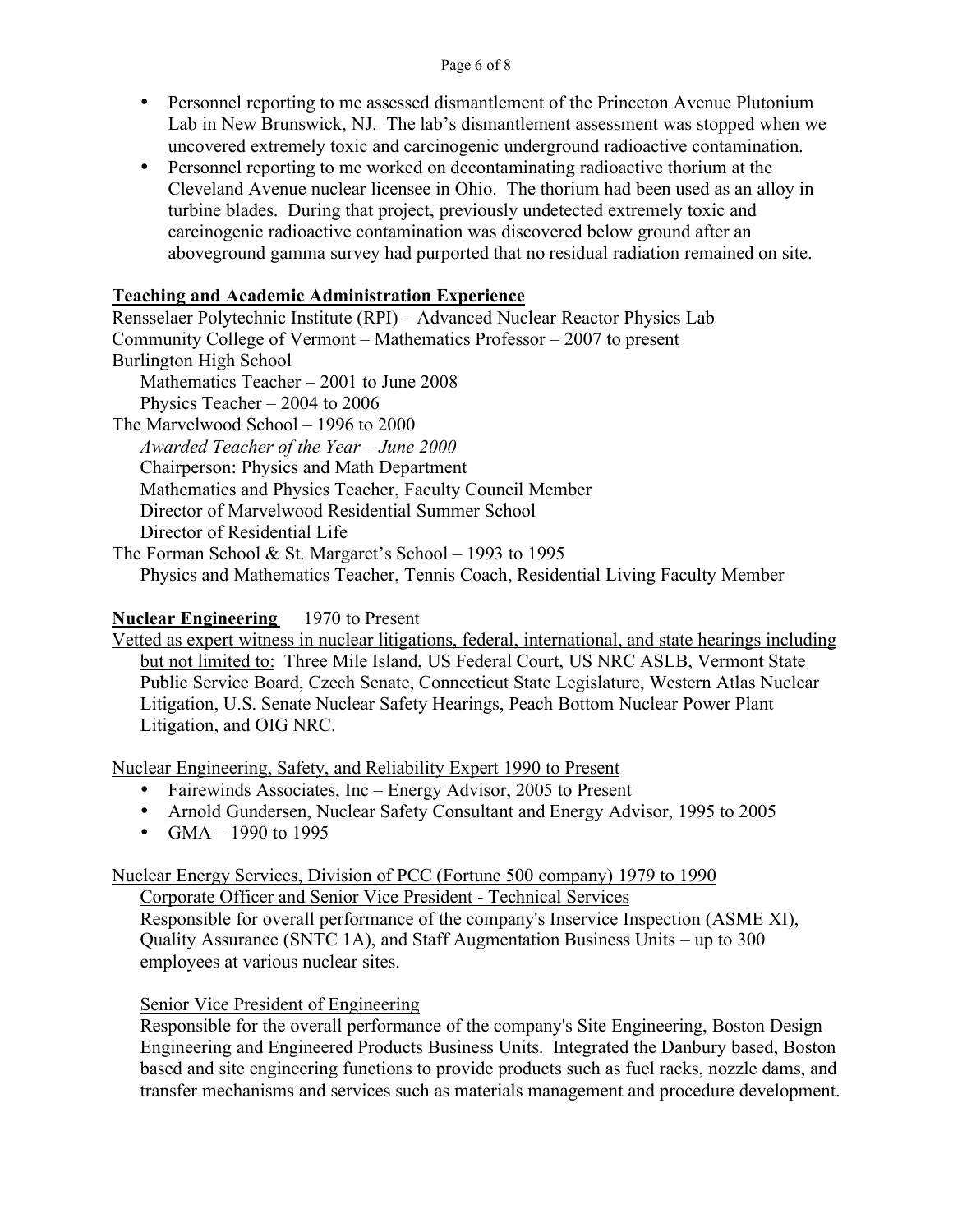# Vice President of Engineering Services

Responsible for the overall performance of the company's field engineering, operations engineering, and engineered products services. Integrated the Danbury-based and field-based engineering functions to provide numerous products and services required by nuclear utilities, including patents for engineered products.

# General Manager of Field Engineering

Managed and directed NES' multi-disciplined field engineering staff on location at various nuclear plant sites. Site activities included structural analysis, procedure development, technical specifications and training. Have personally applied for and received one patent.

# Director of General Engineering

Managed and directed the Danbury based engineering staff. Staff disciplines included structural, nuclear, mechanical and systems engineering. Responsible for assignment of personnel as well as scheduling, cost performance, and technical assessment by staff on assigned projects. This staff provided major engineering support to the company's nuclear waste management, spent fuel storage racks, and engineering consulting programs.

# New York State Electric and Gas Corporation (NYSE&G) — 1976 to 1979

# Reliability Engineering Supervisor

Organized and supervised reliability engineers to upgrade performance levels on seven operating coal units and one that was under construction. Applied analytical techniques and good engineering judgments to improve capacity factors by reducing mean time to repair and by increasing mean time between failures.

## Lead Power Systems Engineer

Supervised the preparation of proposals, bid evaluation, negotiation and administration of contracts for two 1300 MW NSSS Units including nuclear fuel, and solid-state control rooms. Represented corporation at numerous public forums including TV and radio on sensitive utility issues. Responsible for all nuclear and BOP portions of a PSAR, Environmental Report, and Early Site Review.

# Northeast Utilities Service Corporation (NU) — 1972 to 1976

## Engineer

Nuclear Engineer assigned to Millstone Unit 2 during start-up phase. Lead the high velocity flush and chemical cleaning of condensate and feedwater systems and obtained discharge permit for chemicals. Developed Quality Assurance Category 1 Material, Equipment and Parts List. Modified fuel pool cooling system at Connecticut Yankee, steam generator blowdown system and diesel generator lube oil system for Millstone. Evaluated Technical Specification Change Requests.

# Associate Engineer

Nuclear Engineer assigned to Montague Units  $1 \& 2$ . Interface Engineer with NSSS vendor, performed containment leak rate analysis, assisted in preparation of PSAR and performed radiological health analysis of plant. Performed environmental radiation survey of Connecticut Yankee. Performed chloride intrusion transient analysis for Millstone Unit 1 feedwater system. Prepared Millstone Unit 1 off-gas modification licensing document and Environmental Report Amendments 1 & 2.